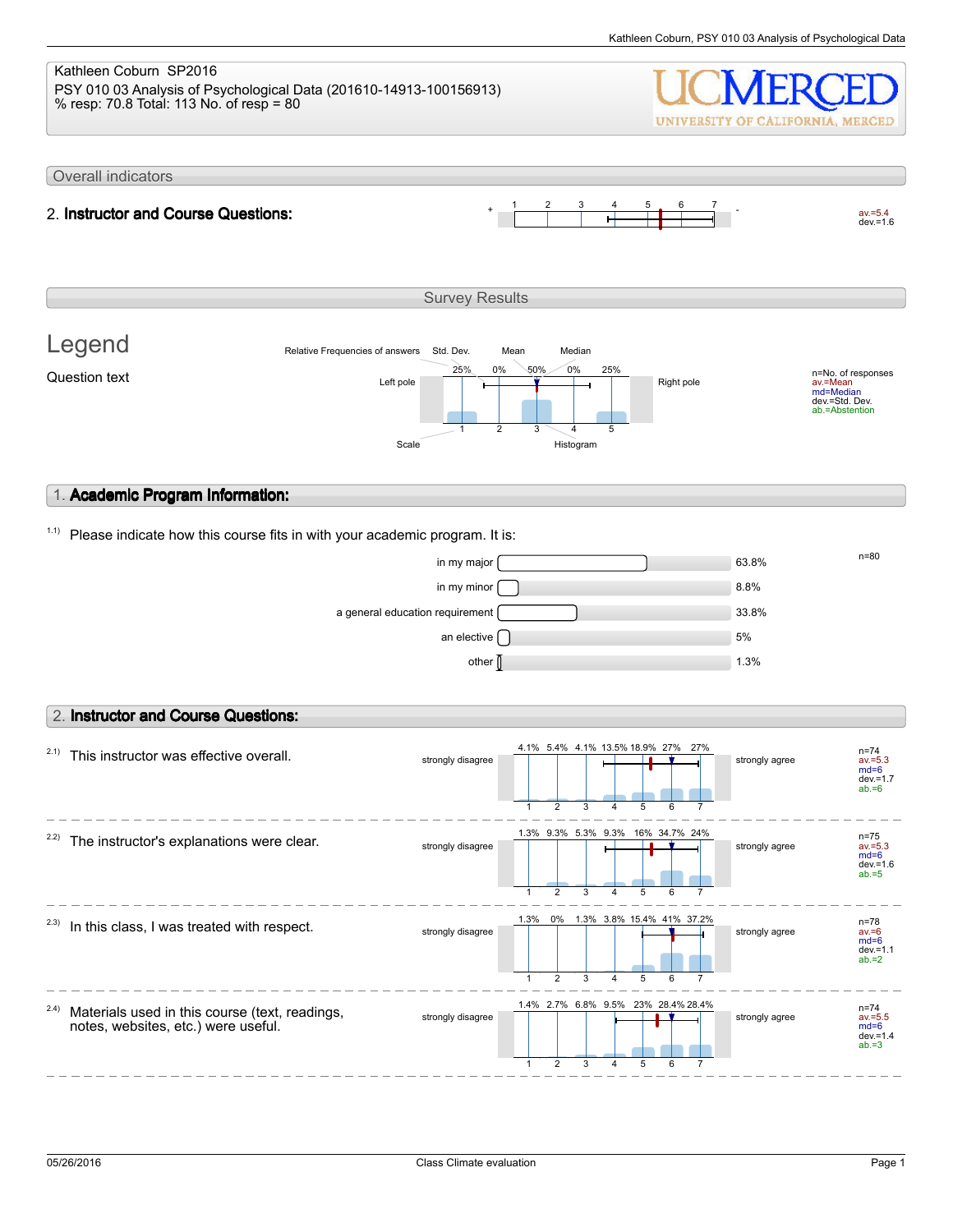| 2.5)  | Assigned work was valuable to my learning.                                      | strongly disagree | 4%<br>4%<br>1.3% 9.3% 20% 34.7% 26.7%<br>$\overline{2}$<br>$\mathbf{1}$<br>3<br>5            | strongly agree | $n = 75$<br>$av = 5.5$<br>$md=6$<br>$dev = 1.5$<br>$ab = 4$ |
|-------|---------------------------------------------------------------------------------|-------------------|----------------------------------------------------------------------------------------------|----------------|-------------------------------------------------------------|
| 2.6)  | This class was well organized.                                                  | strongly disagree | 7.9% 7.9% 10.5% 5.3% 15.8% 30.3% 22.4%<br>2<br>3<br>4<br>5                                   | strongly agree | $n = 76$<br>$av = 4.9$<br>$md=6$<br>$dev = 1.9$<br>$ab = 3$ |
| 2.7)  | I knew what was expected of me in this class.                                   | strongly disagree | 2.6% 5.3% 2.6% 6.6% 21.1% 34.2% 27.6%<br>$\overline{2}$<br>3                                 | strongly agree | $n = 76$<br>$av = 5.5$<br>$md=6$<br>$dev = 1.5$<br>$ab = 3$ |
| 2.8)  | The instructor was well prepared for class.                                     | strongly disagree | 3.9% 3.9% 2.6% 13.2% 17.1% 30.3% 28.9%<br>$\overline{2}$<br>3<br>$\mathbf{1}$<br>5<br>6<br>4 | strongly agree | n=76<br>$av = 5.4$<br>$md=6$<br>$dev = 1.6$<br>$ab = 4$     |
| 2.9)  | There was sufficient time in class for questions<br>and discussion.             | strongly disagree | 1.4% 4.1% 4.1% 9.6% 17.8% 37% 26%<br>$\mathbf{1}$<br>$\overline{2}$<br>3<br>4<br>5<br>6      | strongly agree | $n = 73$<br>$av = 5.5$<br>$md=6$<br>$dev = 1.4$<br>$ab = 6$ |
|       | <sup>2.10)</sup> The instructor displayed enthusiasm for the<br>subject matter. | strongly disagree | 4% 5.3% 9.3% 13.3% 13.3% 28% 26.7%<br>$\overline{2}$<br>$\mathbf{1}$<br>3<br>5<br>4          | strongly agree | $n = 75$<br>$av = 5.2$<br>$md=6$<br>$dev = 1.7$<br>$ab = 5$ |
|       | <sup>2.11)</sup> Methods of evaluation in this course were fair.                | strongly disagree | 3.9% 3.9% 9.2% 10.5% 13.2% 32.9% 26.3%<br>$\overline{2}$<br>3                                | strongly agree | $n = 76$<br>$av = 5.3$<br>$md=6$<br>$dev = 1.7$<br>$ab = 4$ |
|       | <sup>2.12)</sup> Feedback on my work was valuable to my<br>learning.            | strongly disagree | 6.6% 3.9% 9.2% 18.4% 13.2% 25% 23.7%<br>2<br>1<br>3<br>5                                     | strongly agree | $n = 76$<br>$av = 5$<br>$md=5$<br>$dev = 1.8$<br>$ab = 4$   |
| 2.13) | The instructor was available for consultation<br>outside class.                 | strongly disagree | 1.3%<br>0%<br>2.7% 9.3%<br>2<br>3<br>5                                                       | strongly agree | n=75<br>$av = 5.9$<br>$md=6$<br>$dev = 1.2$<br>$ab = 4$     |
|       | <sup>2.14)</sup> I learned a great deal in this course.                         | strongly disagree | 6.5% 7.8% 7.8% 11.7% 16.9% 24.7% 24.7%                                                       | strongly agree | $n = 77$<br>$av = 5$<br>$md=5$<br>$dev = 1.9$<br>$ab = 3$   |

1 2 3 4 5 6 7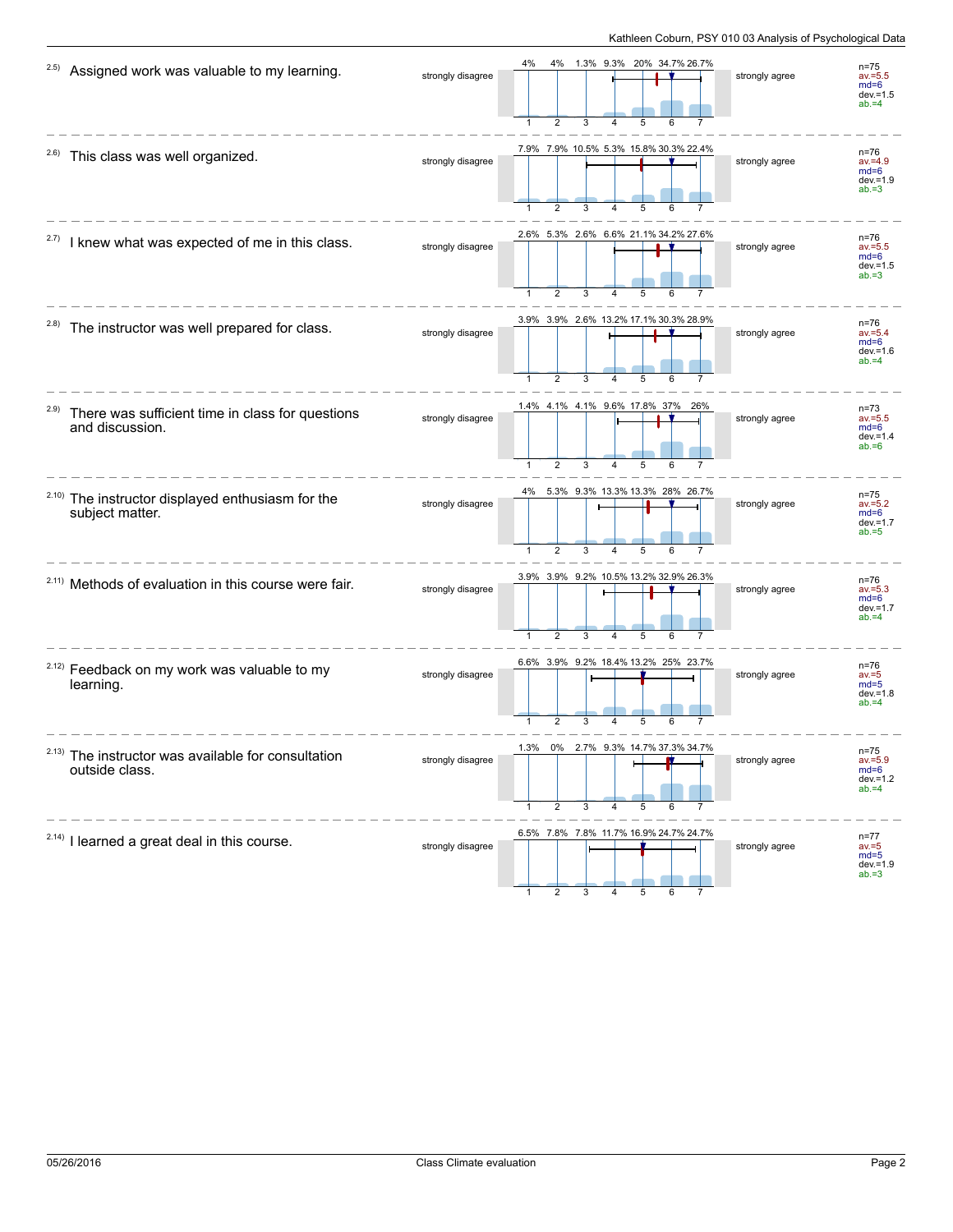# Histogram for scaled questions

# This instructor was effective overall.



Materials used in this course (text, readings, notes, websites, etc.) were useful.



I knew what was expected of me in this class.





28% 27%

The instructor displayed enthusiasm for the subject

The instructor was available for consultation outside class.

9% 13% 13%

 $25\%$  n = 75





Assigned work was valuable to my learning.

The instructor's explanations were clear.



### The instructor was well prepared for class.



Methods of evaluation in this course were fair.



I learned a great deal in this course.

### strongly disagree strongly agree 100%av.  $= 5$ T 75% dev. =  $1.9$ 50%  $25\%$  n = 77 25% 25% 17% 8% 8% 12%

# In this class, I was treated with respect.



This class was well organized.



There was sufficient time in class for questions and discussion.



Feedback on my work was valuable to my learning.

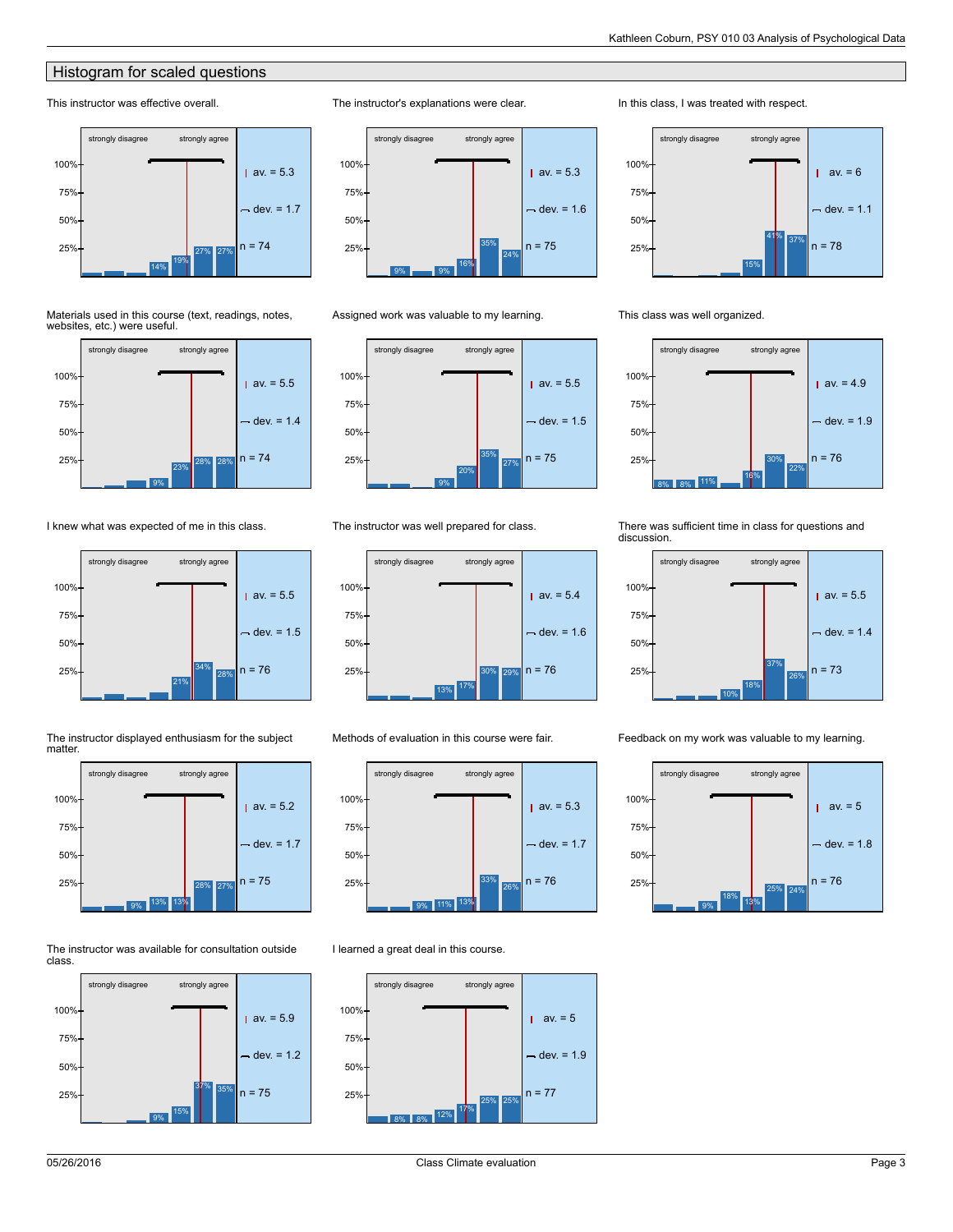# Profile

--------

÷

Name of the instructor: Kathleen Coburn Name of the course: (Name of the survey)

Subunit: Subunit: Social Sciences, Humanities & Arts PSY 010 03 Analysis of Psychological Data

Comparative line: Spring 2016 SSHA Overall Course Averages

Values used in the profile line: Mean

# 2. **Instructor and Course Questions:**

- $2.1$ ) This instructor was effective overall.
- $2.2$ ) The instructor's explanations were clear.
- $2.3$  In this class, I was treated with respect.
- 2.4) Materials used in this course (text, readings, notes, websites, etc.) were useful.
- $2.5$ ) Assigned work was valuable to my learning.
- $2.6$ ) This class was well organized.
- $2.7)$  I knew what was expected of me in this class.
- $2.8$ ) The instructor was well prepared for class.
- 2.9) There was sufficient time in class for questions and discussion.
- 2.10) The instructor displayed enthusiasm for the subject matter.
- 2.11) Methods of evaluation in this course were fair.
- 2.12) Feedback on my work was valuable to my learning.
- 2.13) The instructor was available for consultation outside class.
- $2.14$ ) I learned a great deal in this course.

| strongly<br>disagree |  |  | strongly agree |
|----------------------|--|--|----------------|
| strongly<br>disagree |  |  | strongly agree |
| strongly<br>disagree |  |  | strongly agree |
| strongly<br>disagree |  |  | strongly agree |
| strongly<br>disagree |  |  | strongly agree |
| strongly<br>disagree |  |  | strongly agree |
| strongly<br>disagree |  |  | strongly agree |
| strongly<br>disagree |  |  | strongly agree |
| strongly<br>disagree |  |  | strongly agree |
| strongly<br>disagree |  |  | strongly agree |
| strongly<br>disagree |  |  | strongly agree |
| strongly<br>disagree |  |  | strongly agree |
| strongly<br>disagree |  |  | strongly agree |
| strongly<br>disagree |  |  | strongly agree |

n=74 av.=5.3 md=6.0 dev.=1.7 n=7442 av.=6.0 md=6.0 dev.=1.4 n=75 av.=5.3 md=6.0 dev.=1.6 n=7430 av.=6.0 md=6.0 dev.=1.4 n=78 av.=6.0 md=6.0 dev.=1.1 n=7438 av.=6.3 md=7.0 dev.=1.1 n=74 av.=5.5 md=6.0 dev.=1.4 n=7387 av.=6.1 md=6.0 dev.=1.3 n=75 av.=5.5 md=6.0 dev.=1.5 n=7341 av.=6.0 md=6.0 dev.=1.3 n=76 av.=4.9 md=6.0 dev.=1.9 n=7417 av.=6.0 md=6.0 dev.=1.4 n=76 av.=5.5 md=6.0 dev.=1.5 n=7465 av.=6.1 md=6.0 dev.=1.3 n=76 av.=5.4 md=6.0 dev.=1.6 n=7423 av.=6.1 md=7.0 dev.=1.3 n=73 av.=5.5 md=6.0 dev.=1.4 n=7437 av.=6.2 md=7.0 dev.=1.2 n=75 av.=5.2 md=6.0 dev.=1.7 n=7435 av.=6.2 md=7.0 dev.=1.3 n=76 av.=5.3 md=6.0 dev.=1.7 n=7437 av.=6.1 md=6.0 dev.=1.3 n=76 av.=5.0 md=5.0 dev.=1.8 n=7326 av.=6.0 md=6.0 dev.=1.4 n=75 av.=5.9 md=6.0 dev.=1.2 n=7397 av.=6.2 md=7.0 dev.=1.2 n=77 av.=5.0 md=5.0 dev.=1.9 n=7470 av.=6.1 md=7.0 dev.=1.3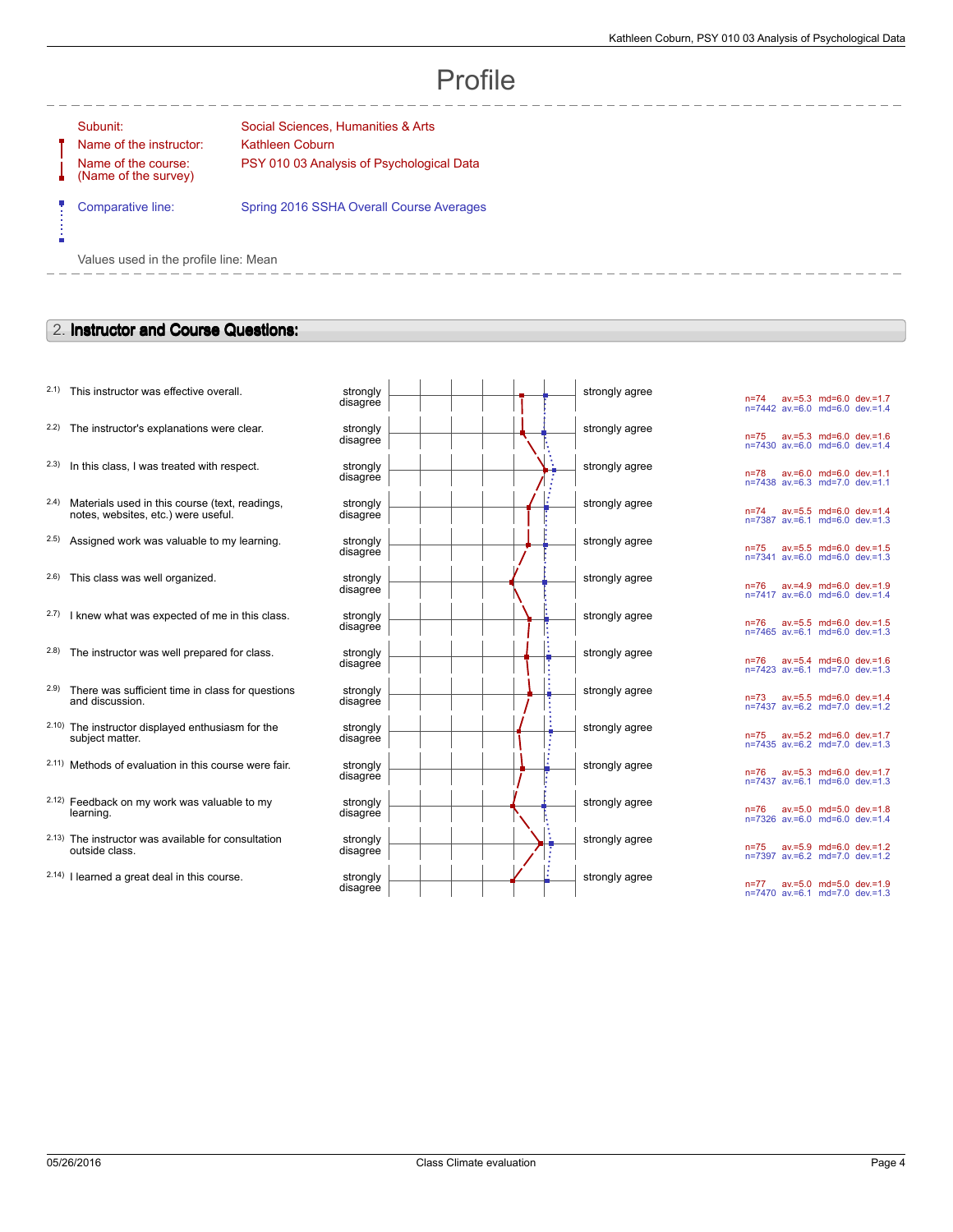| ЛT<br>ſ. |  |
|----------|--|
|----------|--|

J Ų

ń

Name of the instructor: Kathleen Coburn Name of the course: (Name of the survey)

--------

Subunit: Social Sciences, Humanities & Arts PSY 010 03 Analysis of Psychological Data

Comparative line: Spring 2016 SSHA Overall Course Averages

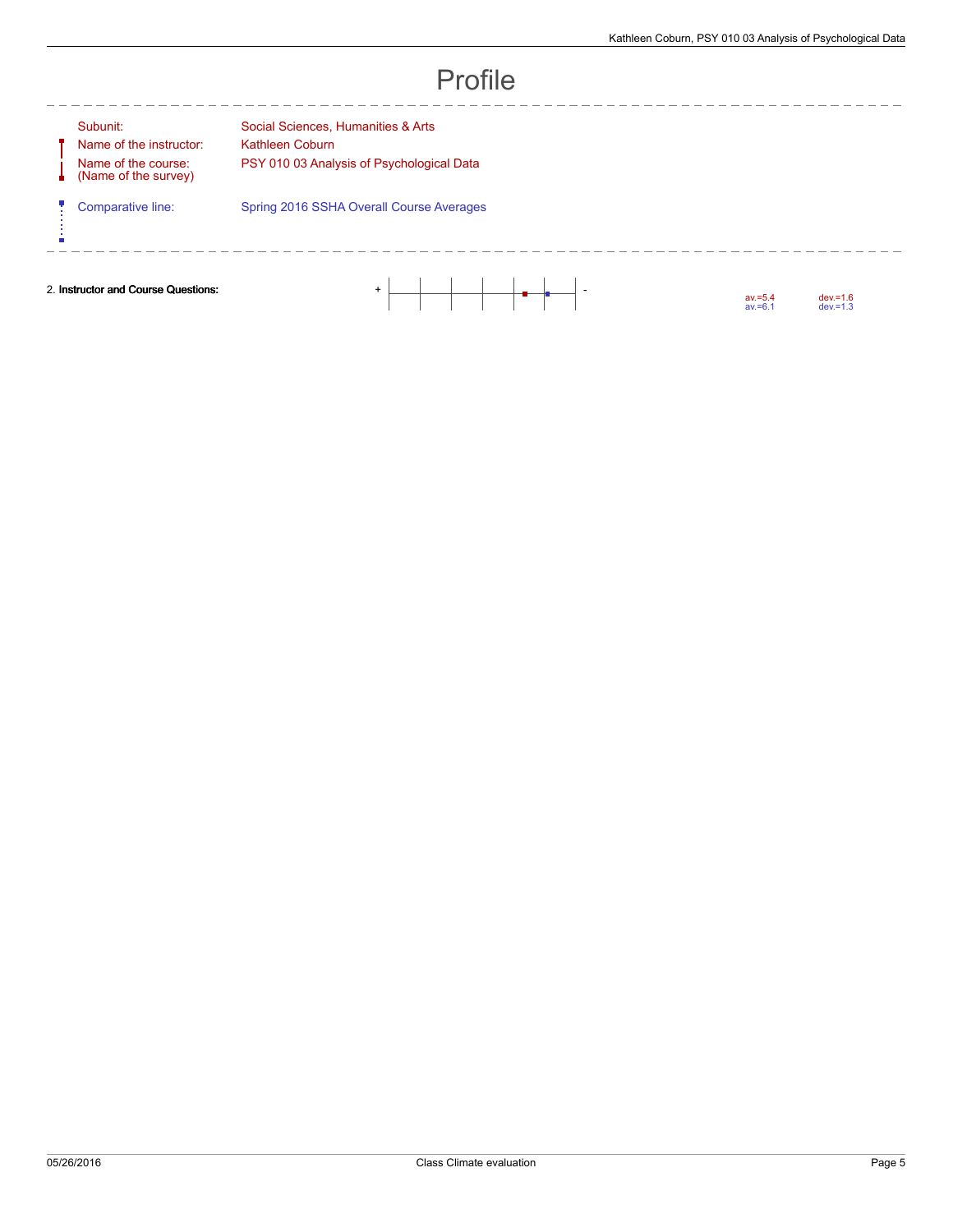## Comments Report

3. Open Response Questions:

- $3.1)$  What do you like most about the course and instructor?
- Although she was the TA for this course, she is the reason why I raised my grade from a C to a B. I would attend her office hours in order П to complete the assigned homework every week, and if it weren't for her I wouldn't have done very well on the homework assignments. I like how she is patient and she tries very hard to help students understand the material and it works because she helps us understand the material.
- Class was well organized and lots of info
- Good explanations of concepts
- He had many office hours, he analyzed the scores of he test and graded us appropriately, the notes were online and other resources
- His notes are well organized.
- I didn't really talk to this TA so i don't have much to say.
- I do not like anything about the ocurse or instructor, I feel that the professor is not yet qualified to be teaching at such level in this university.
- I go to Katie's office hours every week and it really helps. Without Katie I would be failing this class; she's really helped me improve in my quizzes and exams just by helping me out on my homework during office hours.
- I like how the course relates to my other classes.
- I liked that she tried to explain things to us and she was very useful when explaining things to the class.
- I liked that she was very helpful during office hours and even during midterms and quizzes to explain things that we weren't understanding.
- I never got to go to her office hours due to time conflicts but I heard that students would come to her office hours to form a study group to work on the homework which seems like an efficient use of office hours.
- I really like how Katie took the time out to really allow the students to understand what was happening in the course. No matter how many times we asked a question she answered them. If we didn't understand why the answer was a certain thing then she would try and explain it in a different way that would make it easier for students to understand.
- $\blacksquare$ I really liked Katy! I went to her office hours almost every Monday and she was extremely helpful. Even though there was a lot of students there she assisted every single one! She even provided clear explanation when she lectured.
- I went to Kathleen once, and she helped me and was very nice.
- Instructor is always willing to help and very patient
- $\blacksquare$  Instructor is very nice.
- Katie is very nice and approachable. I always go to her office hours and she always makes sure that everyone understands the questions.
- $\blacksquare$ Katie was really nice! Super kind hearted and ALWAYS willing to help. She asked for students input frequently and would relay information to the instructor. She was very open and honest with students. Her office hours were also very helpful.
- Kattie was a life saver! She really helped breakdown what no one seemed to understand. She was patient in her approach and very helpful! 10 out of 10 I reccomend Kattie!!
- Lots of ways to raise grade
- N/A (3 Counts)
- Out of the two TA's for this course she was the most helpful and welcoming to students having questions during office hours.
- Seem to have great knowledge about the course.
- $\blacksquare$  She had office hours and tried to teach the class when professor was not available.
- She is approachable so if I have a question, I feel comfortable enough to ask.
- She was a very sweet amnd knowledgable A< most of the survey did not apply to her as her job did not offer a mjority of what the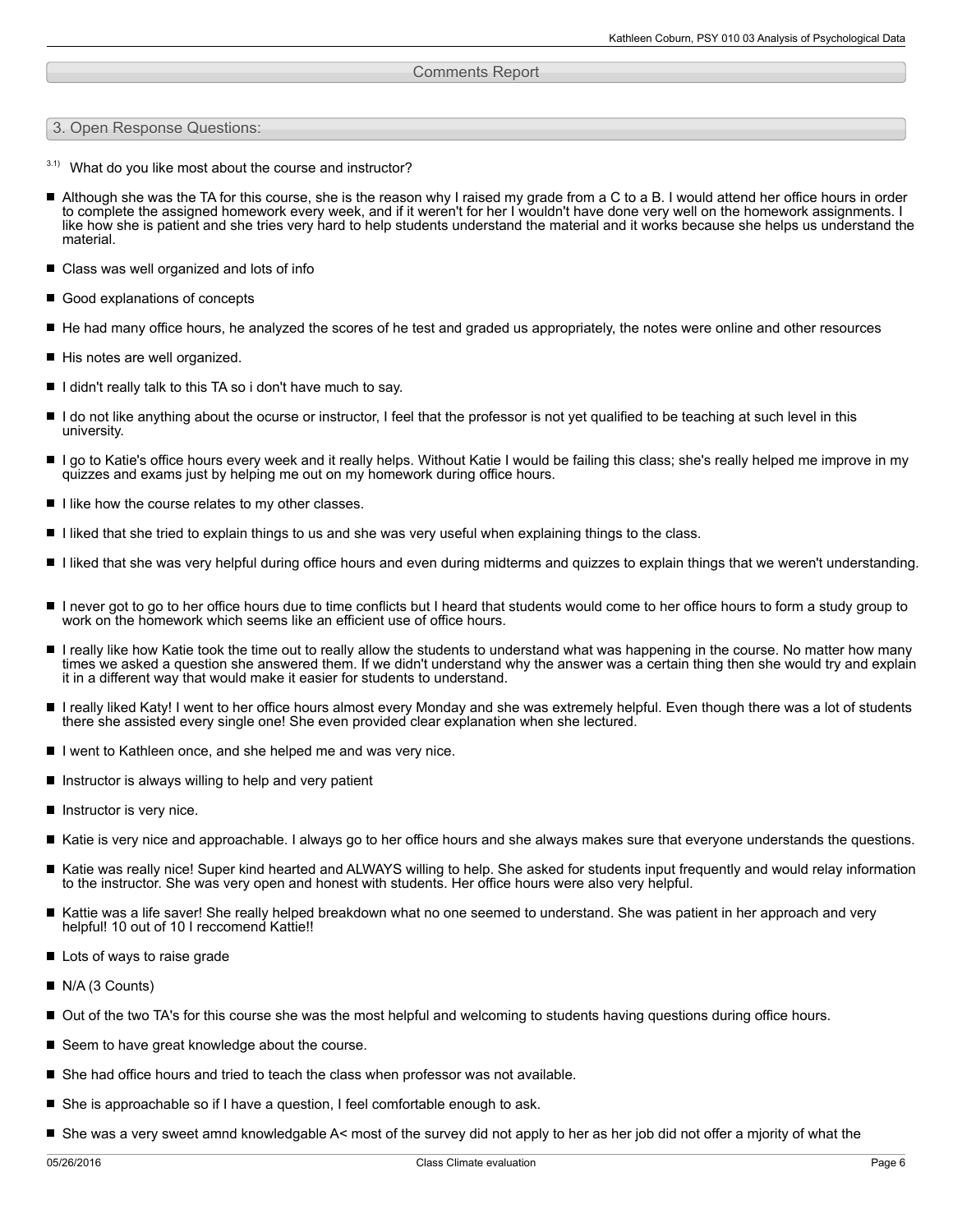questions asked about to begin with

- She was always to kind and helpful during office hours. There were times where I didn't understand the material but when she would  $\blacksquare$ explain things to me, I understood the concepts and calculations more. I loved that whenever we went to office hours, there was a like group discussion and this really made it effective for our learning. We felt free to ask questions on the homework and have things clarified.
- She was an awesome TA. Her enthusiasm and effort was amazing. Keep it up!
- She was available during her office hours.
- She was awesome during office hours. Helped with office hours and homework. Allowed for us to have the answer key after quizzes to  $\blacksquare$ help us study. Did her best to explain things in different format so that all students understood the material.
- She was really nice and informative
- She was very helpful! She was quick to respond in her emails and would always go above and beyond to make sure that I understood.
- She was very informative and clearly explained how to do every step. It was really helpful that she went through every problem in depth during office hours and really helped me to not be as confused.
- TA Katie was great and explained the course to the best of her abilities. Always explained homework well when I had questions and showed enthusiasm when students struggled with coursework.
- That they were available when needed and helpful.
- The course was made more difficult than it should be. Instructor was okay, but could have been a lot better.
- The course was not well organized.
- The curve boosted mostly everyones' exam scores. Having the opportunity to raise up my grade by homework and quizzes.
- The homework assigned was a helpful tool for studying for quizzes.
- The instructor had powerpoint available online for those students who prefer learning alone by themselves.
- The instructor made the material easy to understand using examples that we ,as students, can connect to. Also using simpler terms in order to explain some of the material.
- $\blacksquare$ The review lectures given were helpful and should continue to be done like that.
- The thing I like the most about the course is that it is totally different than other classes, interpretation is not required when analyzing data. П Kathleen was always in her office when I had questions. I don't think I was the only one she helped because she always tried to do the homework in large groups so others would understand.
- $\blacksquare$  They are very helpful and super kind as well. They explain well and our very welcoming.
- This TA specifically was by far the best in explaining Psych 10 to me when I had difficulty explaining it. She was very kind and clear in explaining the things that I found difficult to understand. By far the best TA
- Tried er best to explain materials of class
- Very helpful during office hours.
- Very helpful outside of class
- Was willing to explain and clarify questions on material
- What I like most is that it's over
- What was very helpful was that she was always willing to answer questions and help out when it came to a confusion. П
- $\blacksquare$  n/a
- no discussion so don't know much about the TA's
- organization
- $\blacksquare$  the hw was helpful
- upbeat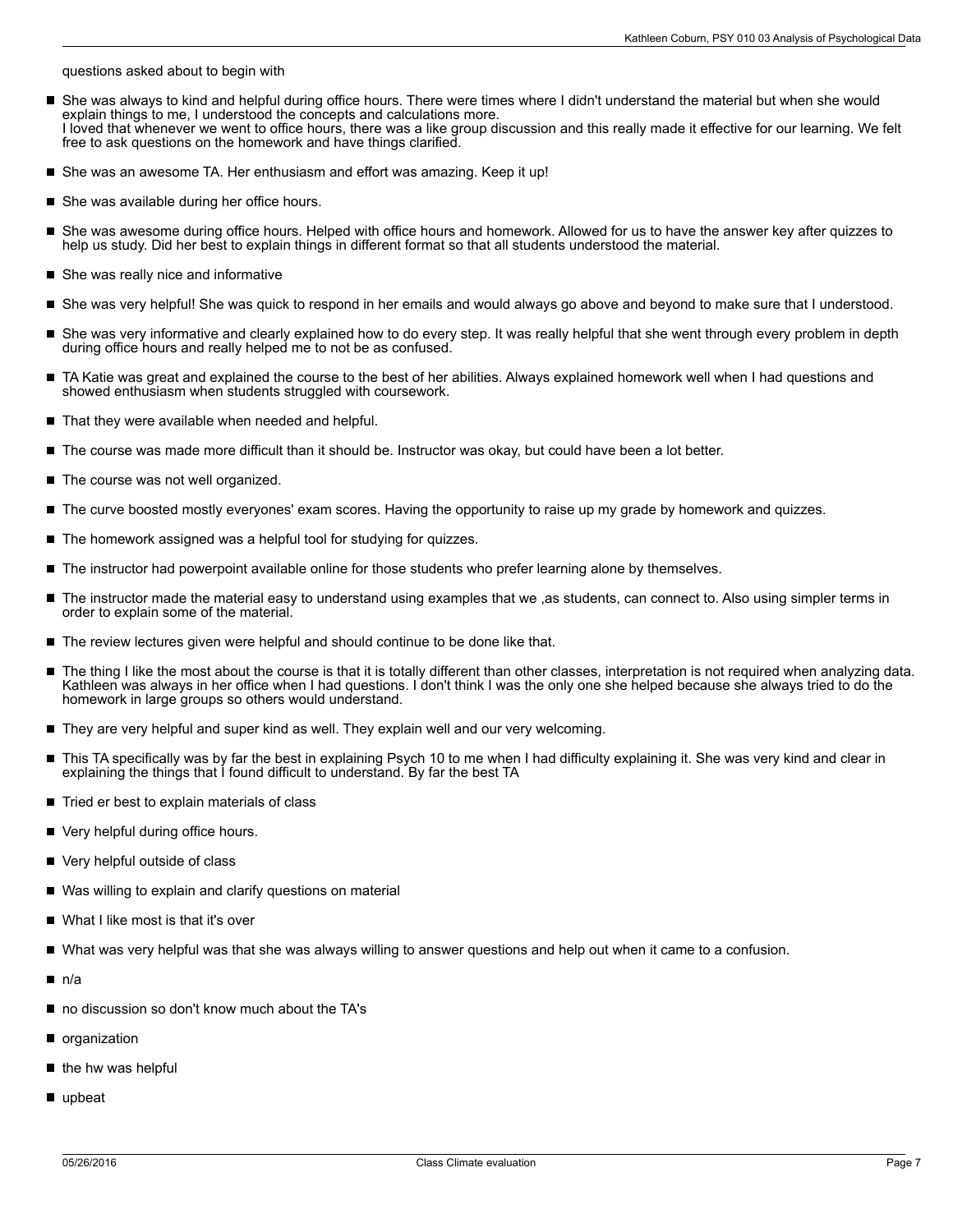- $3.2$ ) What could the instructor do to improve the course, if anything?
- $\blacksquare$ Be more confident and clear in what she is saying when she is giving the lecture, more prepared by looking at the slides before hand, and making a study guide of important things to go over before the midterm.
- Be more enthusiastic and provide further examples when explaining material
- Be more involved throughout lecture time. Have the students get to know the TA's better.
- Be more lenient on the homework and quizzes. The homework/quiz problems were trick questions and could have been either true or false depending on my explanation. It should not be fair that the correct answer can only be true or false without looking at my explanation. The material is easy to understand when I read the book by myself, however, the homework has trick questions that makes the material confusing.
- Everything. She needs to be more enthusiastic about the subject. She was super monotone. The labs were no help with the subject. She did not prepare us for the misters, which asked very specific questions that she did not prepare us for.
- Explain things more clearly and orepare us for the tests more, maybe through a study guide.
- Explanations where not very clear. TA sometimes taught the class but made it more confusing
- П Fine as is
- Grade the homework differently. It is worth a lot of the grade in the class and the answers they are looking for are very particular. It kills a person's grade.
- Hand back the homework
- Have more examples of Problems in lecture
- Have more flexible office hours
- Have more math examples other than just concepts, homework should not be all false and true. and homework should be found in slides
- $\blacksquare$  Have more problems for students to work in group in class would be helpful.
- Having 5 minute breaks in the middle of lecture made the class feel longer than it actually was, and also made it tempting to not stay for the full lecture. Explanations could be more clear, and homework was very time consuming/full of trick questions. Wording of homework and test questions was poor, and made it frustrating when you understood a concept but preformed poorly. Homework was significantly harder than those of other professors for the same course.
- I don't really believe there is anything that needs to be changed. Probably being more confident when teaching the class. But overall really good in explaining the material.
- $\blacksquare$  I feel a variability of office hours would help a ton in the future.
- I felt that sometimes even she was confused, and that made us confused.
- In order to improve the course, I would suggest to have more examples of the formulas.
- Maybe more helpful tips on the course.
- N/A (4 Counts)
- NA
- Nothing much.
- Nothing!
- Nothing, I think she is doing all that she can do under the instructors rules.
- Prepare before class Fix typos in the powerpoints because students use the powerpoint to study More clear examples and explanations on powerpoint Help students understand
- She did a great job at helping when needed.
- She should evaluate with the instructor how hard the homework every week are and compare the other psychology 10 class with Kiki. Their standards are lower and I feel that we are given an overall harder class. People in Kiki's class receive A's using knowledge equivalent to a B student in this class. They have full multiple choice tests, while we have true/false, multiple choice, and free response.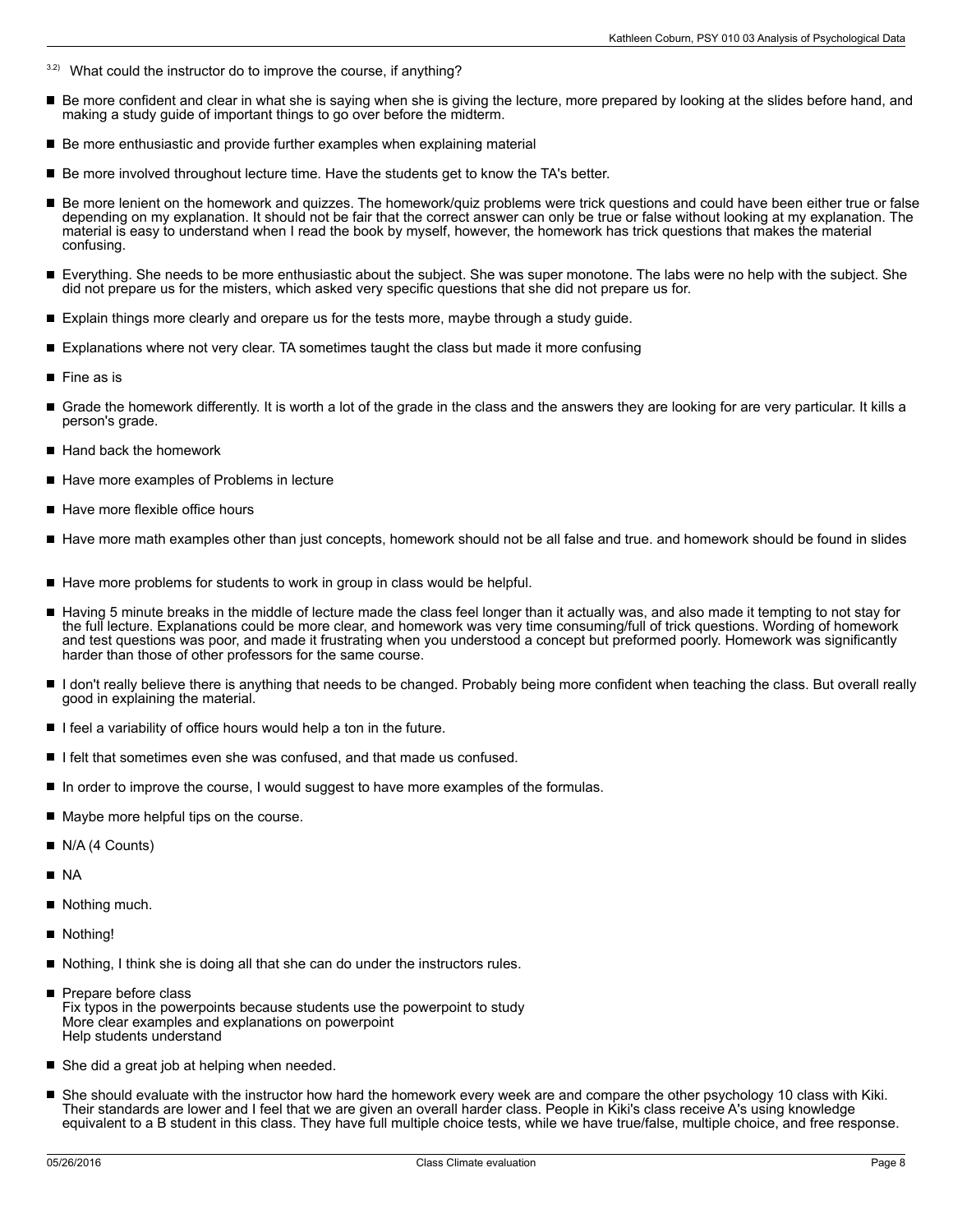- Since Katie is a TA, she should tell Professor Yang that in order to have better participation within class as well as a greater amount of learning achieved that he should have a more concrete schedule. He should be open to taking in questions when students are confused instead of telling them that he doesn't have time or anything like that. Overall Professor Yang needs to learn how to teach better.
- Some of the material was taught in a confusing manner so finding a more efficient way to teach the material would be very helpful
- Something she can do is just keep doing what she is doing, she is very patient, and I think that is essential when trying to make others understand the subject.
- The TA should branch out to the students a bit more since the class is struggling, maybe bring it up to the Professor.
- П The instructor could begin by preparing in advance before class, fixing typos on his powerpoint presenations, due to the fact that students use them to study and they disrupt learning. The professor should also take into consideration the amount of time given during an exam to base off the number of questions given to students, the curves given on exam did not help my grade at all therefore they were pointless. In all I find this professor to be very monotone and extremely boring showing no enthusiasm in the subject he is teaching.
- The lectures are helpful but it does get difficult to focus throughout the entire time. Try to make the lectures more lively.
- The way homework is graded
- The way things were explained were very confusing. I feel as though the teaching didn't go past reading off of the slides.
- There isn't really anything to improve. She was very good all in all.
- This instructor could be more involved in lectures rather than leaving after collecting homework.
- To improve the course, she could maybe use more visuals like a bigger whiteboard during office hours so that everyone can get a clear  $\blacksquare$ view of what she is writing down.
- Understadn that many of the students taking this course arent math majors, therfore dont have a lot of knowldge towards this subject. Maybe taking more time to go over the material and clearing many things up would be helpful
- Use more examples.
- Was sometimes late to office hours and would not always know what we were currently studying in lecture.
- as all TA's more office hours pls
- be more sure of yourself when presenting
- $\blacksquare$ n/a
- nothing wrong
- 3.3) Other comments or suggestions.
- A review session with the TAs would be helpful right before midterms and exams.
- П Clickers dont work with the slides, stop using them. Some labs need to be longer like the website one should have been a week longer. Reviewing for the midterms need more prep than just a lab. You should give us practice midterms so we know what we don't know and study that.
- Homework shouldn't be graded this hard. a homework assignment should help the students grade not decrease it. Homework credit should be granted for doing it.
- I feel like both of the TAs tried their hardest to help us in this class, but the way the professor actually taught us and how he set up the tests hurt their ability to help us.
- I have absolutely no idea what I'm doing in this course, I understood everything from the first 3 weeks of class but now everything п snowballed and there is no way for me to catch up. this course is extremely difficult as it is.
- It would be helpful if the TA's knew what was going to be on the midterm so that we could discuss that lecture.
- Just be confident when teaching the course. Student can sense when you're the type of person with no confidence trying to teach and that's when no respect is given to the professor or TA
- Katie was an awesome TA and in terms of what she did in this class she did an amazing job!
- N/A (4 Counts)
- No further comments or suggestions.